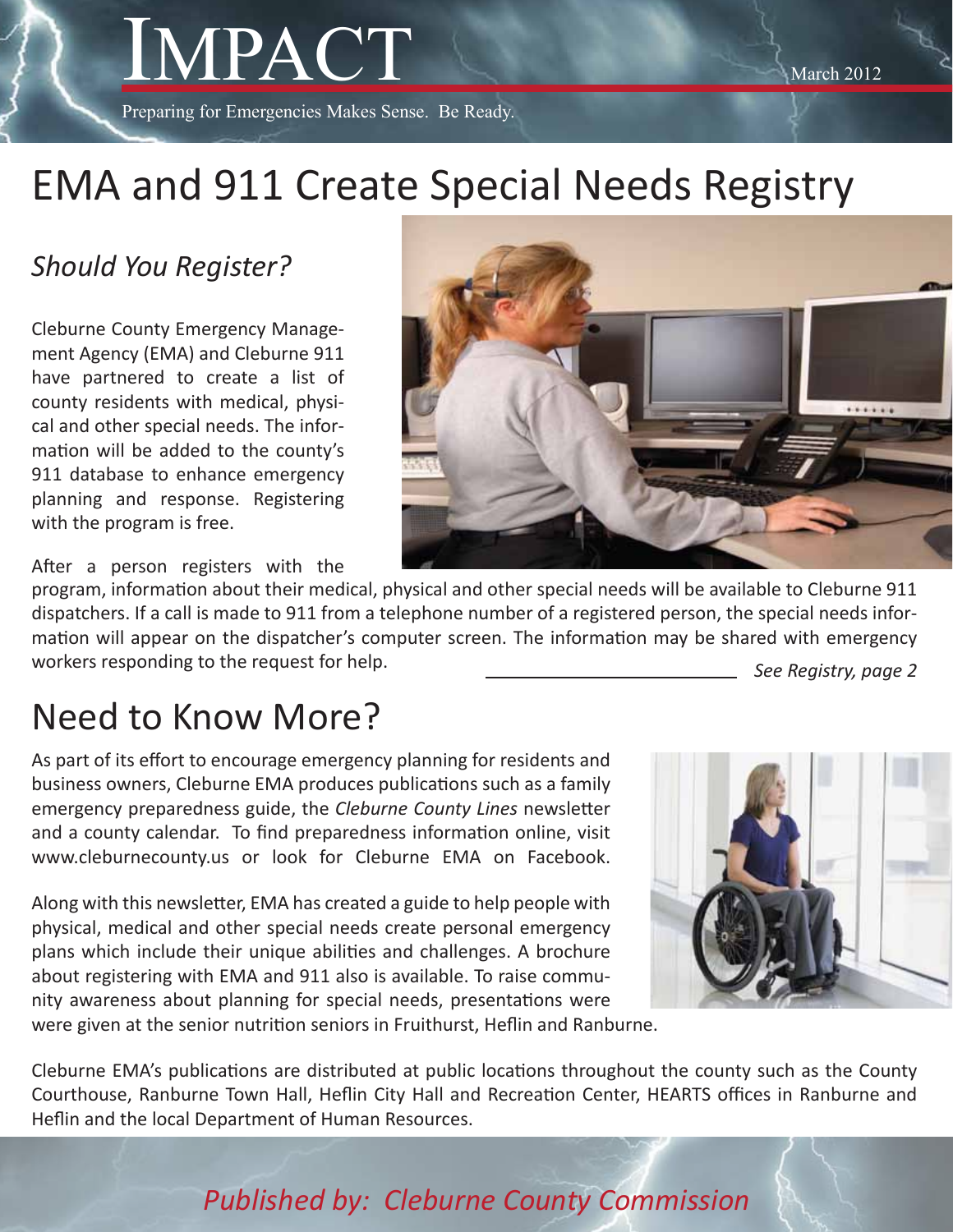## Registry

#### *Continued from page 1*

Anyone can register their medical, physical and other special needs information. EMA and 911 have produced a program brochure which is available at their offices and other locations throughout the county including Ranburne Town Hall, Heflin City Hall, Cleburne County Courthouse, Wright's Pharmacy and HEARTS offices in Heflin and Ranburne. The brochure also has been distributed through the senior nutrition centers in Fruithurst, Heflin and Ranburne. Visit www.cleburnecounty.us/resources to download the brochure.

Registering your special needs information is not a substitute for creating a personal emergency preparedness plan. Think about your medical, physical and other special needs. Determine what unique challenges you may face when planning for, responding to and recovering from a

# Create A Disaster Supply Kit • Water, one gallon of water per person per day

You should have enough basic supplies on hand to take care of yourself for at least three days if an emergency happens. Consider how an emergency might affect you. You may not have access to a pharmacy or even a grocery store. Think about what kind of resources you use on a daily basis and what you might do if those resources are not available. Plan for your basic needs – food, water, clean air and any life-sustaining items you require. Create two disaster supply kits. In one kit, store items you will need to stay where you are. Your other kit should be a smaller one you can take with you easily if you have to evacuate. Use waterproof containers to store your disaster supplies.

disaster. Local, state and federal agencies will work to assist you in an emergency but resources are limited so it will take time to respond to everyone who needs assistance. Creating a personal emergency preparedness plan is your best protection and your responsibility.

In the past, residents with special needs were asked to register with a regional database which was sponsored by the Chemical Stockpile Emergency Preparedness Program (CSEPP). The new EMA/911 registry is part of Cleburne County's CSEPP Closeout Plan to make the transition from regional to local resources after the chemical weapons stockpile in Anniston was eliminated. If you were previously registered as a resident with special needs, you will need to register again with the county's program. If your physical address, telephone number or special needs information changes after registering, contact the 911 business office at 256.463.8911 to update your record.

#### *Basic Disaster Supplies should include:*

- for at least three days
- Food, at least a three-day supply of non-perishable food
- Prescription medications
- Battery-powered or hand crank radio with extra batteries
- Flashlight with extra batteries
- First aid kit

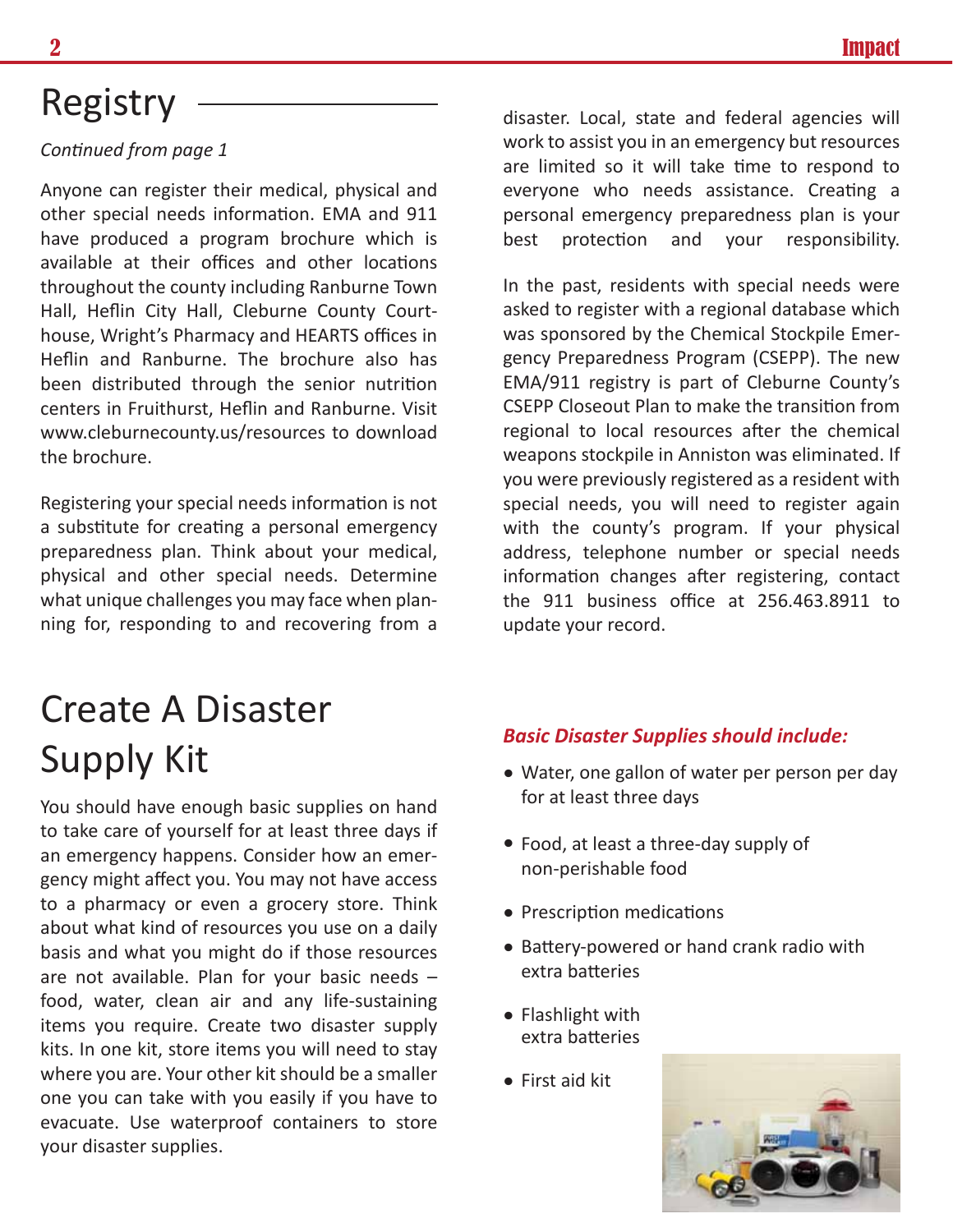# Make Creating Help Networks Part of Your Plan

Creating help networks is an important step in being prepared. Build your networks now before a disaster strikes.

A help network can help you prepare for a disaster. They may help you identify and get the resources you need to cope effectively with a disaster.Your network can help you identify hazards that could affect your community and create and practice your emergency preparedness plan.Network members should be able to help you take protective actions before a disaster and can assist you after a disaster happens.

Organize a network for your home, school, workplace, volunteer site and any other place where you spend a lot of time. Members of your network can befamily members, neighbors, friends, and co-workers. They should be people you trust and who could check to see if you need assistance. They should know your capabilities and needs, and be able to offer help within minutes.

- Do not depend on only one person. Include a minimum of three people in your potwork for minimum of three people in your network for each location where you regularly spend a lot of time during the week.
- Think of what your needs would be during a disastor and discuss it with your notwork mom disaster and discuss it with your network members. Complete a written assessment of your needs with your network. This can help your network members learn the best ways to assist you and offer additional ideas for you to think about.
- Give your network members copies of your<br>
emergency information list modical information emergency information list, medical information list, disability-related supplies and special equipment list, evacuation plans, relevant<br>emergency documents and emergency documents and emergency preparedness plan.
- Arrange with your network to check on you immediately if a disaster occurs. Do this before an emergency happens so that your network members can help you when you need them. Also, ask your network to notify you of an emergency you may not know about.
- Agree on how you and your network will contact each other during an emergency. Write down contact information for each member of your network.
- Give the members of your network all the nec-<br>essay keys they may need to get into your essary keys they may need to get into your home and car.
- Show your network how to operate and safely<br>move any equipment you may use for your move any equipment you may use for your physical or medical conditions. Ask them to "practice" using your special equipment. This will help them feel more comfortable when using it during an emergency.
- Explain to your network any assistance for personal care that you may need. Give them written instructions on how best to assist you.
- Label your equipment and attach instruction cards on how to use and move each item. Laminate the instruction cards for added durability.
- Inform your network about any areas on your body where you have reduced feeling. Have them check these areas for injuries after a disaster if you cannot check them yourself.
- Practice your plan and update your plan as your<br>modical production of the process of the process physical and medical needs change.
- Choose an emergency meeting place you are familiar with whore you and others can reunite familiar with where you and others can reunite after exiting a building. You should select a meeting place for each area where you spend a lot of time.